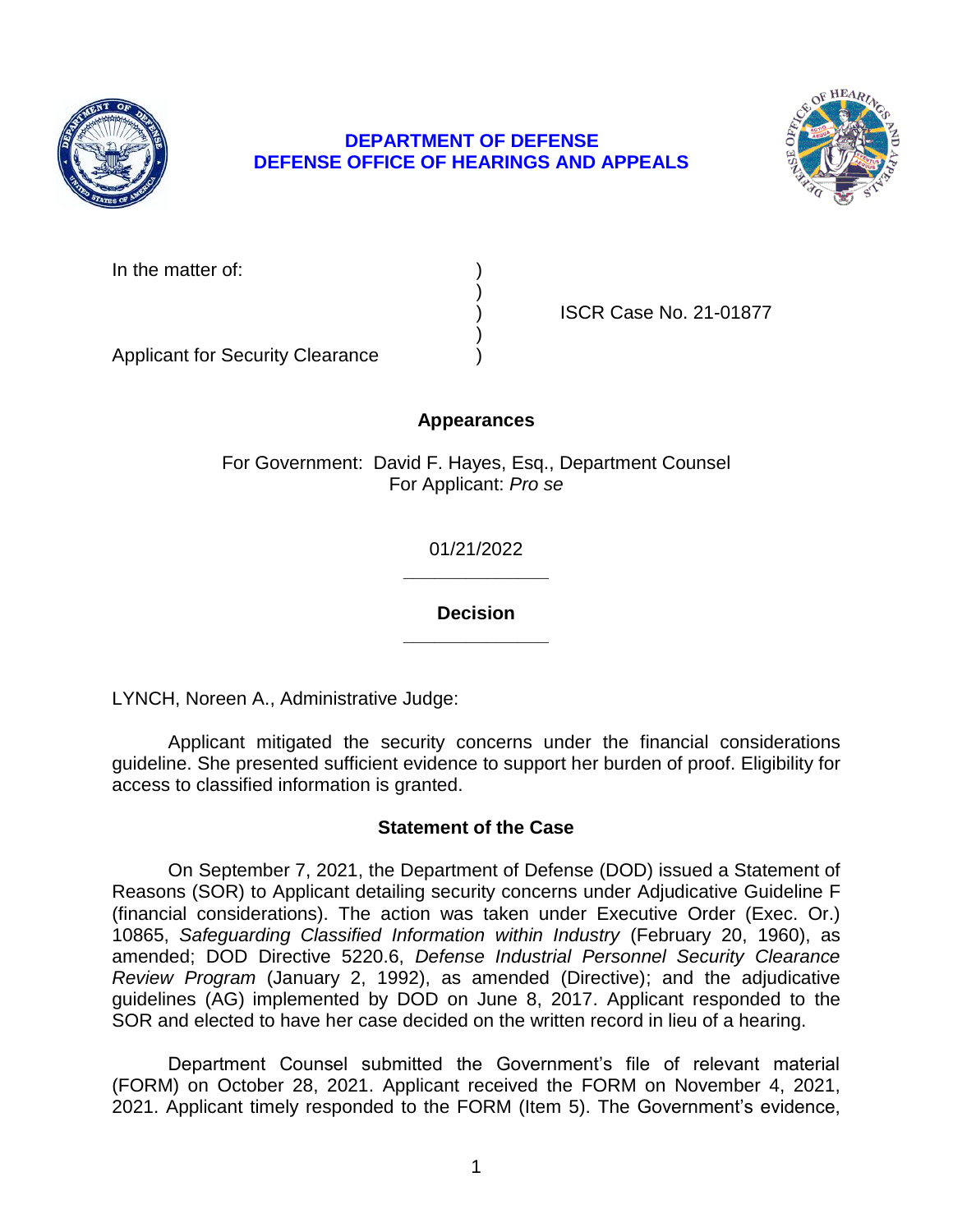included in the FORM and identified as Items 1 through 4, is admitted without objection. The case was assigned to me on January 6, 2022. Based on my review of the documentary evidence, I find that Applicant mitigated financial considerations security concerns.

## **Findings of Fact**

 In response to the SOR, Applicant admitted SOR allegations 1.a through 1.t, medical accounts, totaling about \$59,000, with explanations. (Item 1) She is 56 years old, and was divorced in 2008. She has two adult children. Applicant attended college courses in 1983 and 1984, but she did not obtain a degree. She reports no military service. She completed a security clearance application on October 15, 2020. (Item 2) She has held a security clearance for about 35 years. (Item 1) Applicant's work history with Federal employment dates back to 1986.

#### **Financial**

 Applicant attributed her delinquent medical debts, incurred between 2013 and 2020, to unemployment, underemployment, lack of health insurance, and single parenthood. In August 2013, she lost employment and medical insurance due to the end of a contract. Specifically, she was employed from 2014 to April 2020 in low-paying jobs. She worked part time between 2017 through 2020 due to medical issues. She was furloughed due to COVID in 2020. (Item 2)

 Applicant spent time as an in-patient and ER patient at a hospital for major (IBS). She tried not to go to the hospital and visit urgent care facilities to lessen costs but that was not always possible. (Item 1) However, she maintained all other financial responsibilities. (Item 3) Each account listed in the credit bureau report (Item 3) reflects medical issues such as bowel obstruction, migraines, and irritable bowel syndrome "pays as agreed." There were no delinquent debts except the medical accounts.

 Applicant disclosed in her 2020 security clearance application that she had no medical insurance since August 31, 2013, nor could she afford health insurance. She had multiple hospital stays and multiple ER visits due to migraines which she could not pay. She stated that she had made sporadic payments whenever she could.

 In her response to the FORM, Applicant revealed that she has been making payments of \$100 each month to the hospital, and in January 2022, will make bi- monthly payments. She produced the latest two receipts. (Item 5) She has raised \$500 from a Go-Fund me page and has received some money from family and friends. In the interim she paid two credit cards and those monthly payments will now go to the medical accounts. She is also selling items to raise money to pay her medical debts. (Item 5).

 Applicant consulted with two debt consolidation companies, one of whom specializes in medical debt, but was told the medical debt was more than 50% of her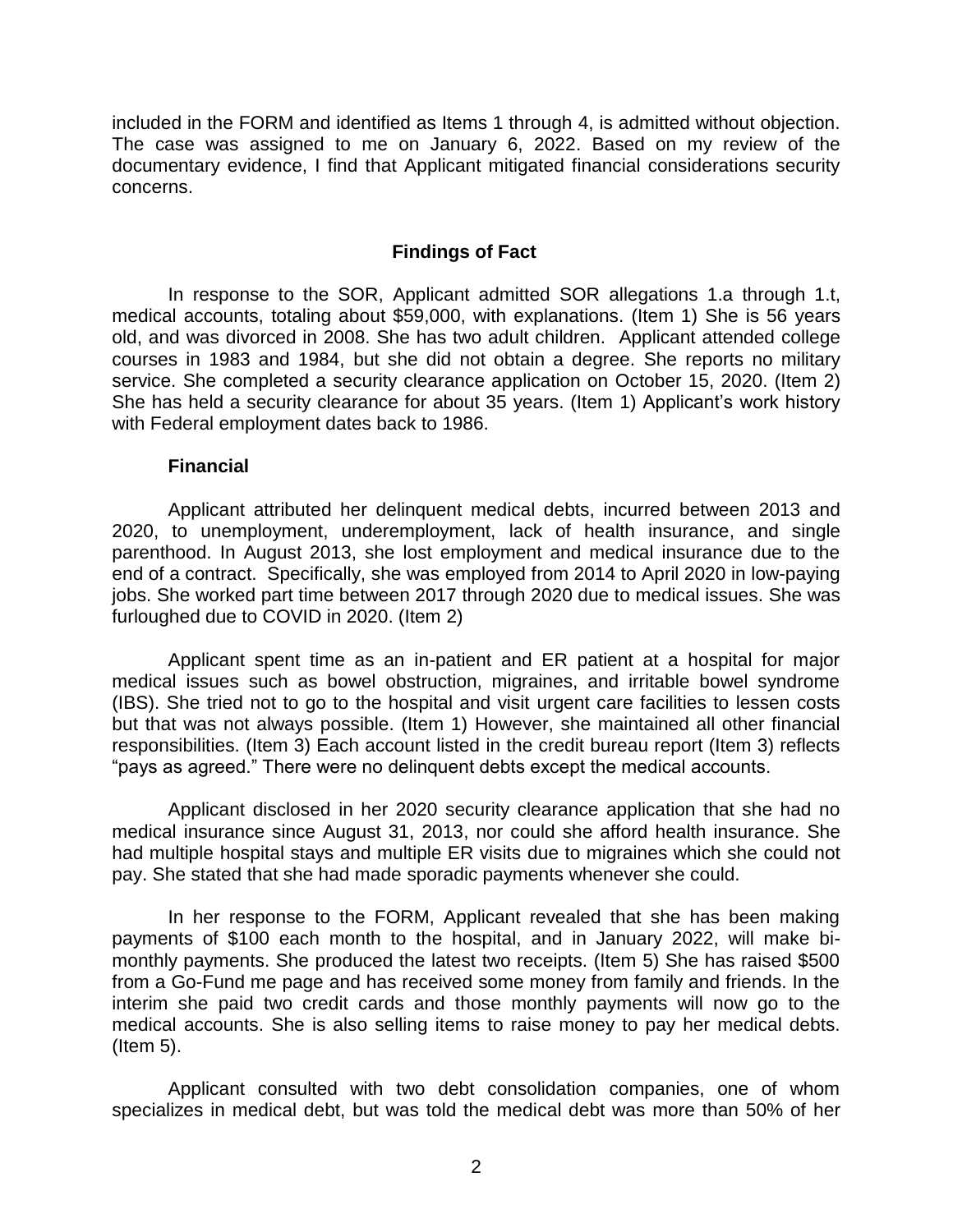total debt and the other company, AMI, could not help because the medical account holder offered her 60% off the total loan amount. She plans to get a loan for the remainder \$24,000 she owes to the hospital. She continues to work toward paying the medical debts. She noted that she has remained loyal to the Government and suffered PTSD from the attack in the building where she worked in 2001.

 Applicant has not ignored her medical debts and with the start of new employment with a higher salary, she now has health insurance. As noted above she can take a loan for \$24,000 (one- time payment – 60% reduction in the original debt). She investigated this loan and knows that she can afford the monthly payments. The other option offered to the Applicant is making monthly payments on the entire debt of \$59,000.

 the medical debts prior to the security clearance process. She disclosed her medical financial issues. Applicant tried to obtain the services of a debt consolidation company. She has taken concrete steps to resolve her medical delinquent accounts and provided Applicant takes responsibility for the medical payments. She attempted to resolve documentation concerning some payments and her plan.

#### **Policies**

 When evaluating an applicant's suitability for a security clearance, the administrative judge must consider the adjudicative guidelines. In addition to brief introductory explanations for each guideline, the adjudicative guidelines list potentially disqualifying conditions and mitigating conditions, which are to be used in evaluating an applicant's eligibility for access to classified information.

 These guidelines are not inflexible rules of law. Instead, recognizing the complexities of human behavior, administrative judges apply the guidelines in conjunction with the factors listed in the adjudicative process. The administrative judge's overarching adjudicative goal is a fair, impartial, and commonsense decision. According to AG ¶ 2(a), the entire process is a conscientious scrutiny of a number of variables known as the "whole-person concept." The administrative judge must consider all available, reliable information about the person, past and present, favorable and unfavorable, in making a decision.

The protection of the national security is the paramount consideration. AG  $\P$  2(b) eligibility will be resolved in favor of the national security." requires that "[a]ny doubt concerning personnel being considered for national security

 Under Directive ¶ E3.1.14, the Government must present evidence to establish controverted facts alleged in the SOR. Under Directive ¶ E3.1.15, the applicant is responsible for presenting "witnesses and other evidence to rebut, explain, extenuate, or mitigate facts admitted by the applicant or proven by Department Counsel." The applicant has the ultimate burden of persuasion to obtain a favorable security decision.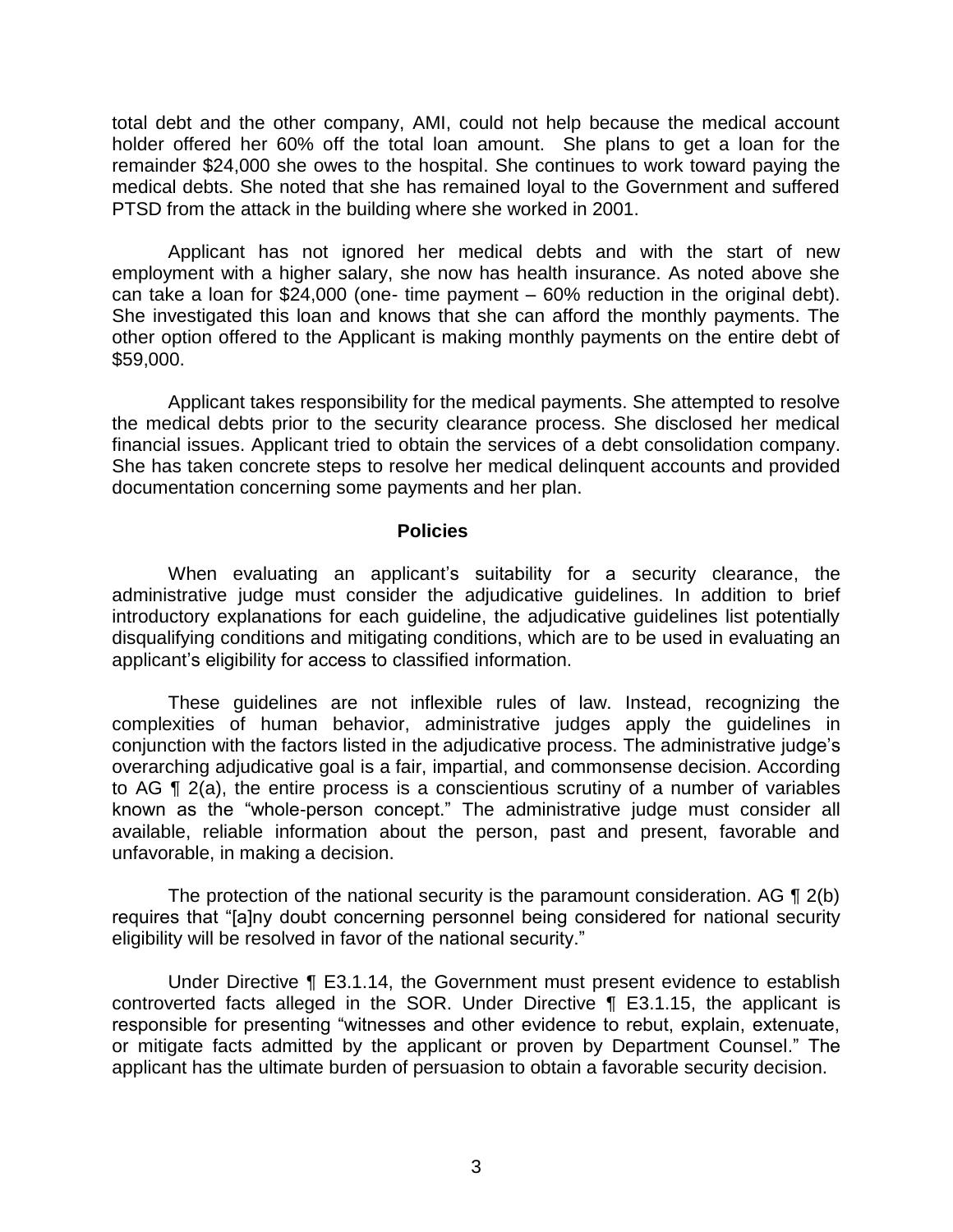A person who seeks access to classified information enters into a fiduciary relationship with the Government predicated upon trust and confidence. This relationship transcends normal duty hours and endures throughout off-duty hours. The Government reposes a high degree of trust and confidence in individuals to whom it grants access to classified information. Decisions include, by necessity, consideration of the possible risk the applicant may deliberately or inadvertently fail to safeguard classified information. Such decisions entail a certain degree of legally permissible extrapolation of potential, rather than actual, risk of compromise of classified information.

 Section 7 of Exec. Or. 10865 provides that adverse decisions shall be "in terms of the national interest and shall in no sense be a determination as to the loyalty of the applicant concerned." *See also* Exec. Or. 12968, Section 3.1(b) (listing multiple prerequisites for access to classified or sensitive information).

### **Analysis**

#### **Guideline F (Financial Considerations)**

The concern under this guideline is set out in AG ¶ 18:

Failure to live within one's means, satisfy debts, and meet financial obligations may indicate poor self-control, lack of judgment, or unwillingness to abide by rules and regulations, all of which can raise questions about an individual's reliability, trustworthiness, and ability to protect classified or sensitive information. Financial distress can also be caused or exacerbated by, and thus can be a possible indicator of, other issues of personnel security concern such as excessive gambling, mental health conditions, substance misuse, or alcohol abuse or dependence. An individual who is financially overextended is at greater risk of having to engage in illegal or otherwise questionable acts to generate funds . . . .

 This concern is broader than the possibility that a person might knowingly compromise classified information to raise money. It encompasses concerns about a person's self-control, judgment, and other qualities essential to protecting classified information. A person who is financially irresponsible may also be irresponsible, unconcerned, or negligent in handling and safeguarding classified information. *See*  ISCR Case No. 11-05365 at 3 (App. Bd. May 1, 2012).

 Applicant's admissions, corroborated by her credit reports, establish two disqualifying conditions under this guideline: AG ¶¶ 19(a) ("inability to satisfy debts"), and 19(c) ("a history of not meeting financial obligations").

 The security concerns raised in the SOR may be mitigated by the following potentially applicable factors: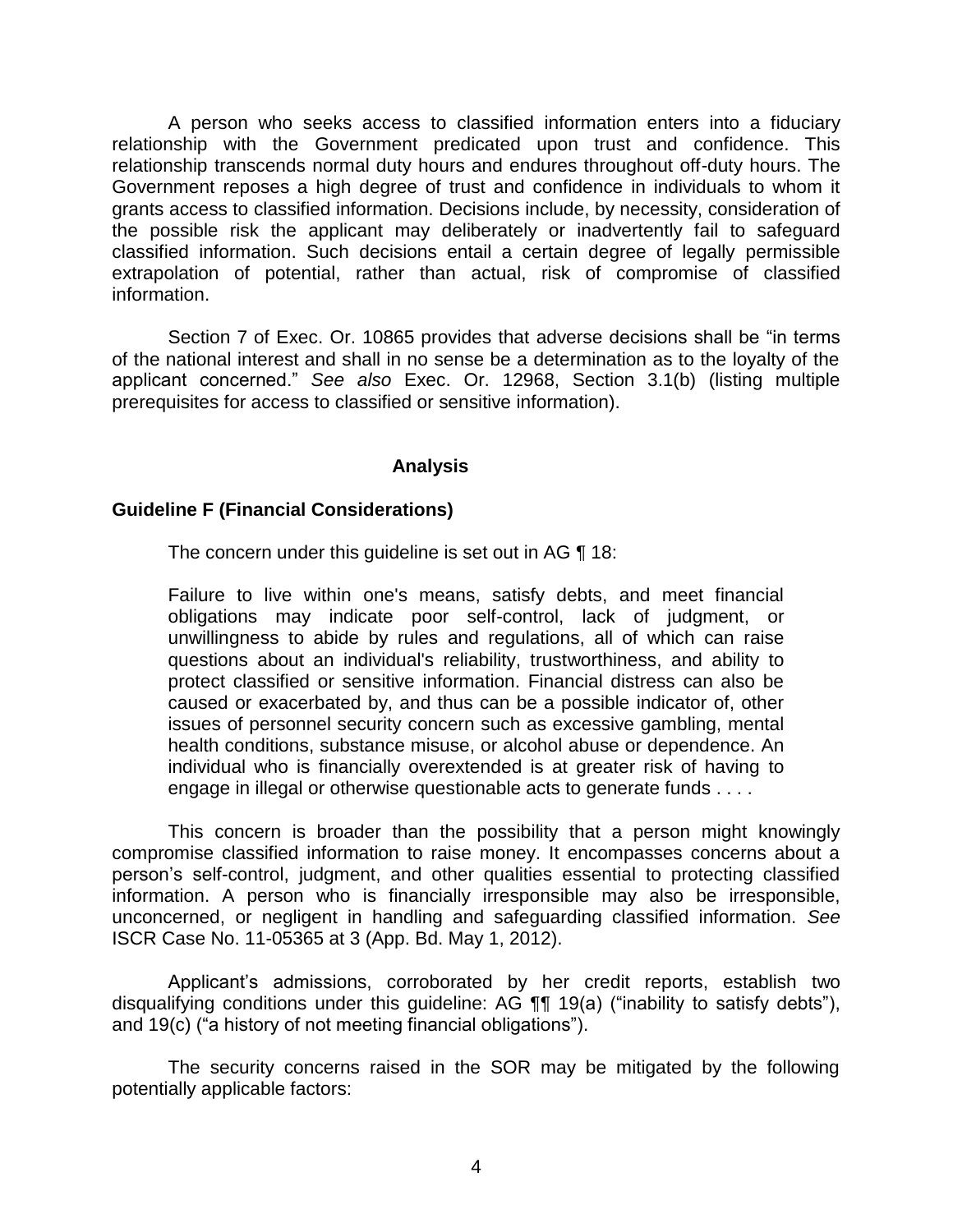AG ¶ 20(a): the behavior happened so long ago, was so infrequent, or occurred under such circumstances that it is unlikely to recur and does not cast doubt on the individual's current reliability, trustworthiness, or good judgment;

AG  $\P$  20(b): the conditions that resulted in the financial problem were largely beyond the person's control (e.g., loss of employment, a business clear victimization by predatory lending practices, or identity theft), and the downturn, unexpected medical emergency, a death, divorce or separation, individual acted responsibly under the circumstances;

AG ¶ 20(c): the individual has received or is receiving financial counseling for the problem from a legitimate and credible source, such as a non-profit credit counseling service, and there are clear indications that the problem is being resolved or is under control; and

AG ¶ 20(d): the individual initiated and is adhering to a good-faith effort to repay overdue creditors or otherwise resolve debts.

 Applicant admitted, and her credit reports confirm, that she is responsible for the delinquent medical debts that started in 2013 when she lost her health insurance due to unemployment. Applicant has no other debts. Her credit report (Item 3) shows that every account is paid as agreed. She supported her children as a single parent and paid her bills.

 Based on the evidence produced by Applicant, it is concluded she made a sufficient good-faith effort to resolve her medical debts. She is beginning a meaningful track record of financial responsibility. She has met her burden under some of the mitigating conditions, including situations beyond her control, adhering to a good-faith effort to repay the medical debts, and it is unlikely that this will recur.

## **Whole-Person Concept**

Under the whole-person concept, the administrative judge must evaluate an applicant's eligibility for a security clearance by considering the totality of the applicant's conduct and all relevant circumstances. The administrative judge should consider the nine adjudicative process factors listed at AG ¶ 2(d):

(1) the nature, extent, and seriousness of the conduct; (2) the circumstances surrounding the conduct, to include knowledgeable participation; (3) the frequency and recency of the conduct; (4) the individual's age and maturity at the time of the conduct; (5) the extent to which participation is voluntary; (6) the presence or absence of rehabilitation and other permanent behavioral changes; (7) the motivation for the conduct; (8) the potential for pressure, coercion, exploitation, or duress; and (9) the likelihood of continuation or recurrence.